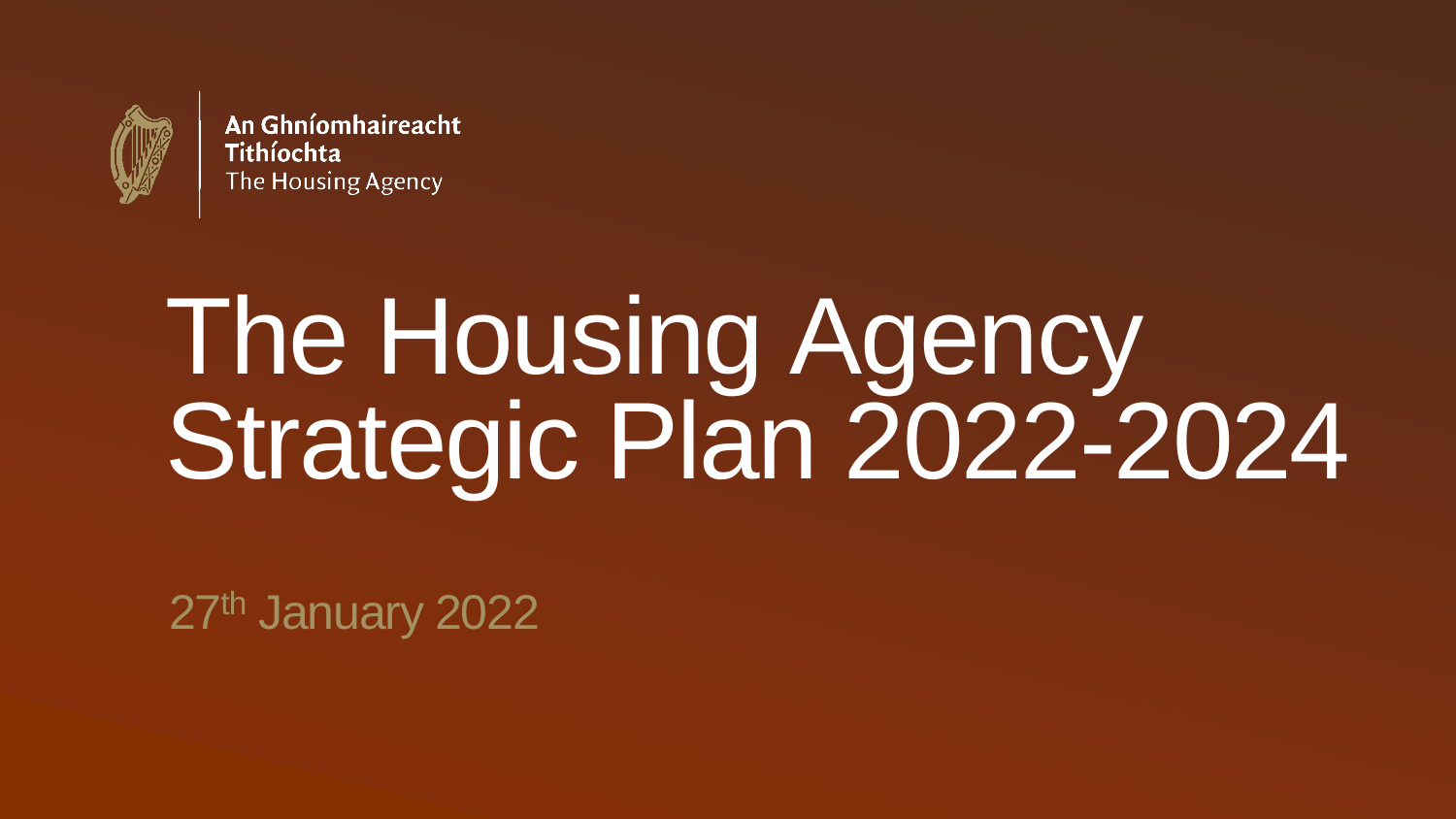## **Strategy**



An Ghníomhaireacht Tithíochta The Housing Agency

#### **The Housing Agency Statement of Strategy** 2022-2024

housingagency.ie

The Housing Agency **2**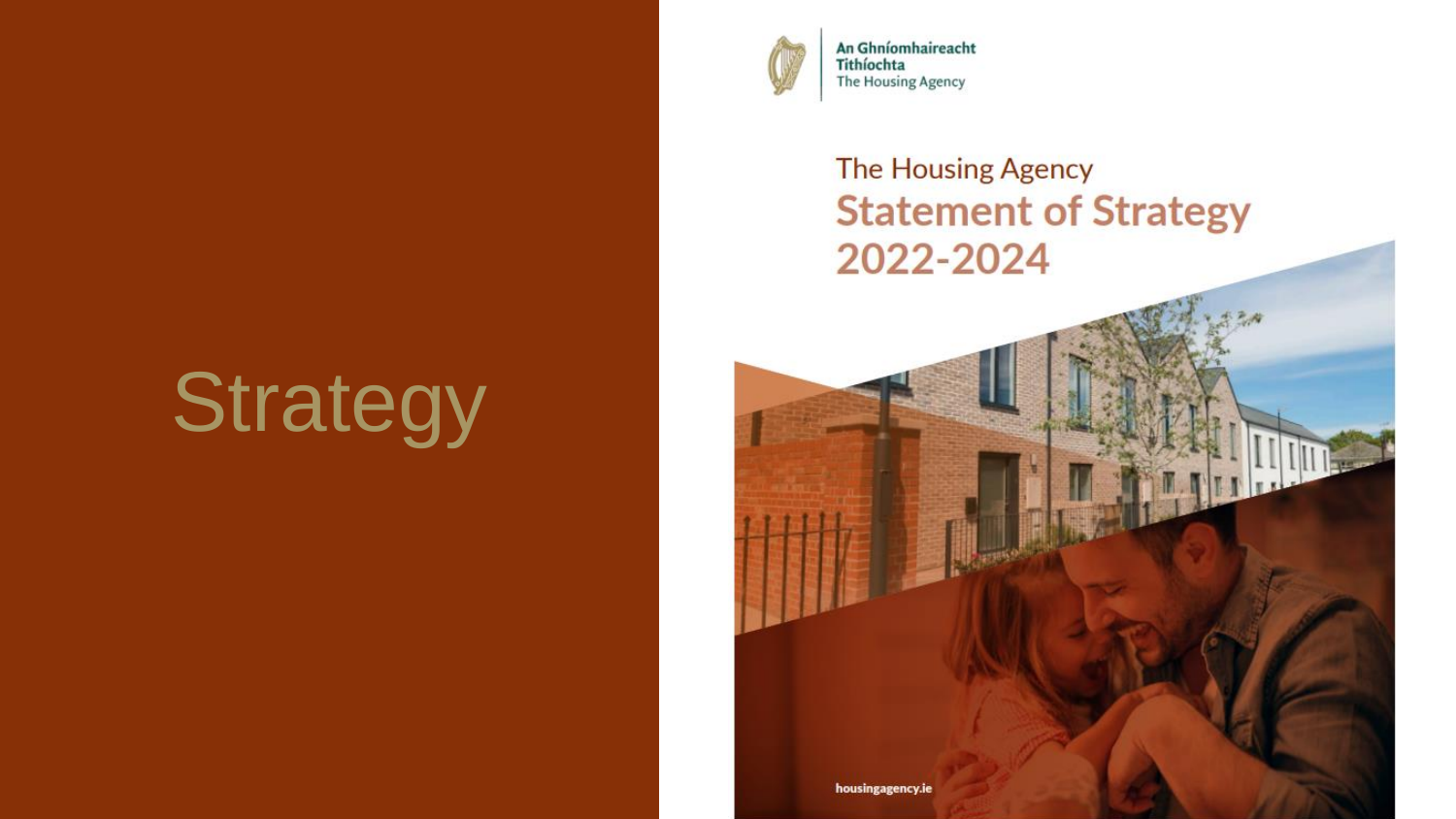#### **Purpose**

The Agency's purpose is to provide expertise and solutions to help deliver sustainable communities throughout Ireland. In this strategic period, we will deliver our purpose in three ways:

Supporting stakeholders with evidence-informed insights and data to develop a sustainable Irish housing system.

Enabling supply and demand solutions throughout the housing system.

**Ensuring the Agency** and its stakeholders have the capacity and agility to respond effectively to challenges in the housing system.

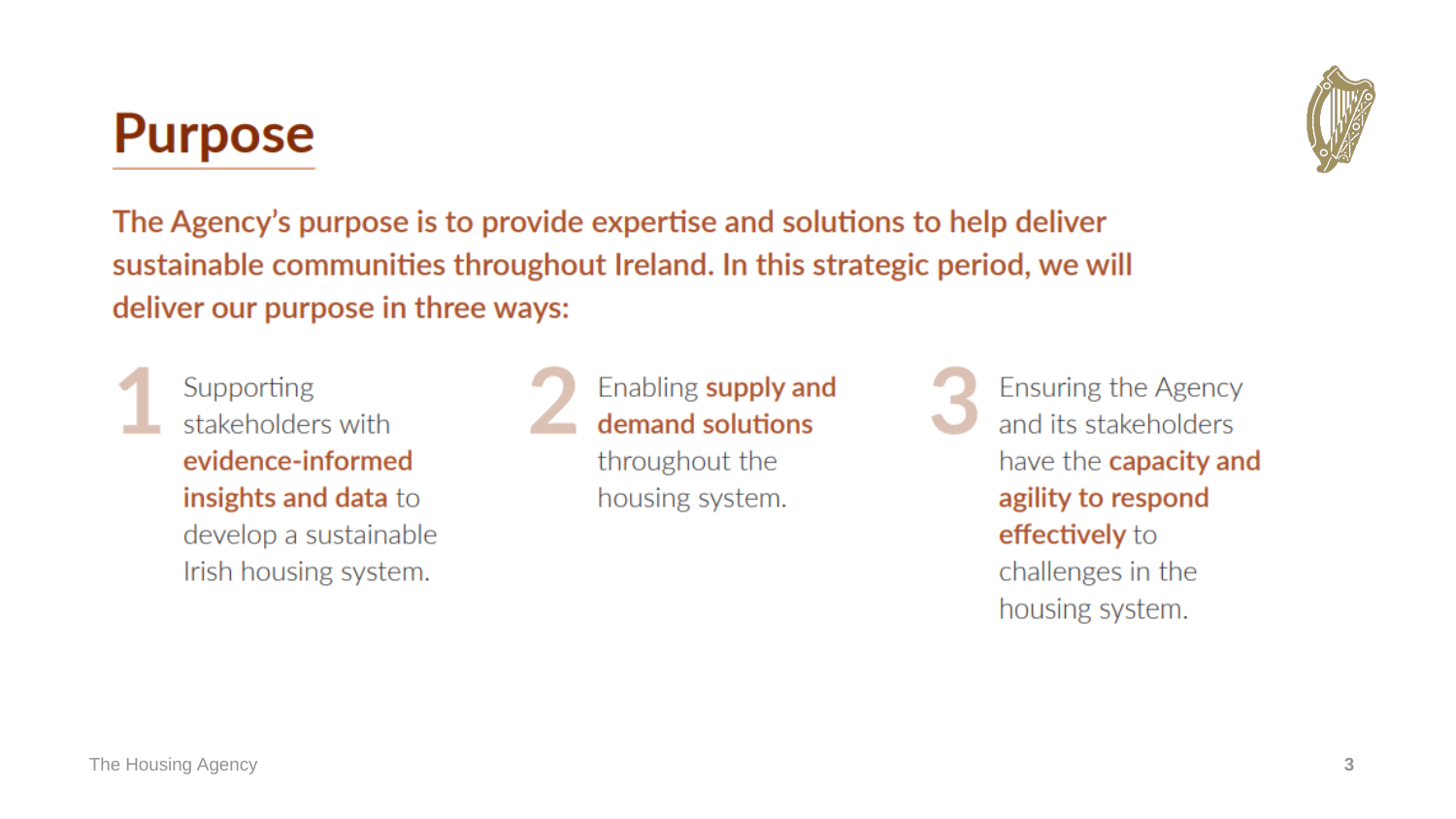### **Vision**

To achieve an integrated housing system, meeting the nation's housing needs and promoting sustainable communities.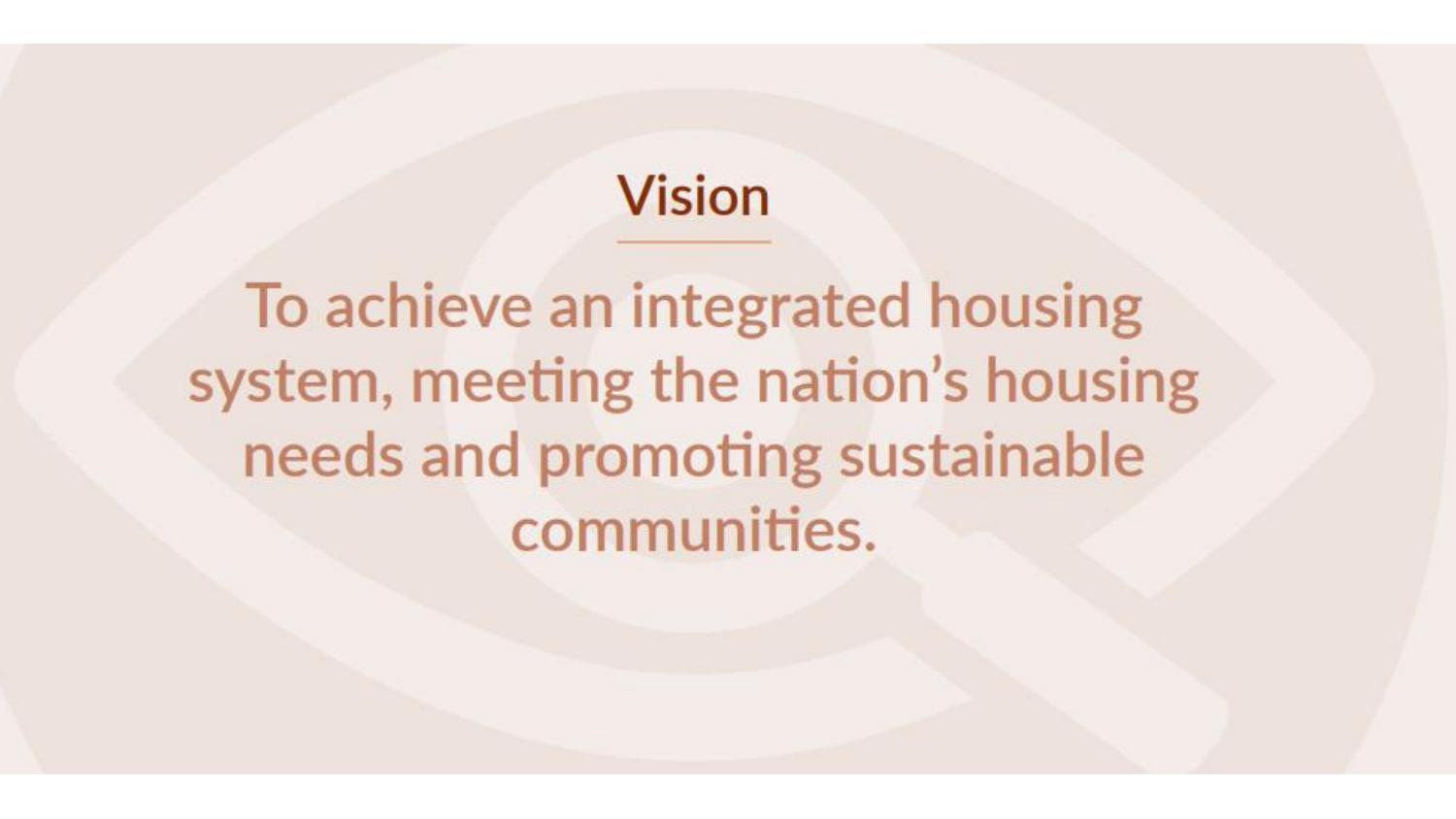



# **Housing for All**

Our Strategic Plan 2022-2024 has been framed in the context of supporting Housing for All, the Government's housing plan for Ireland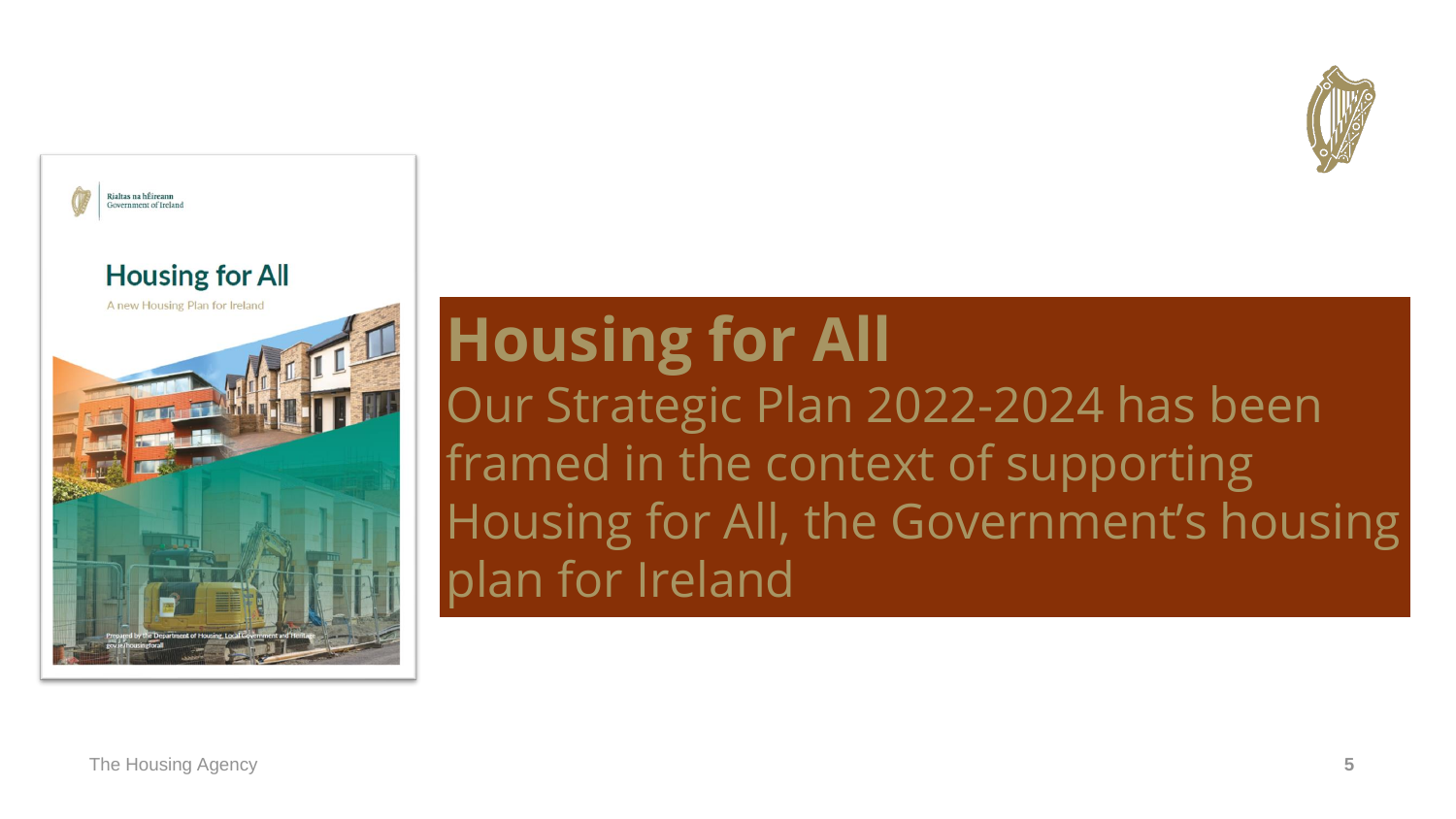

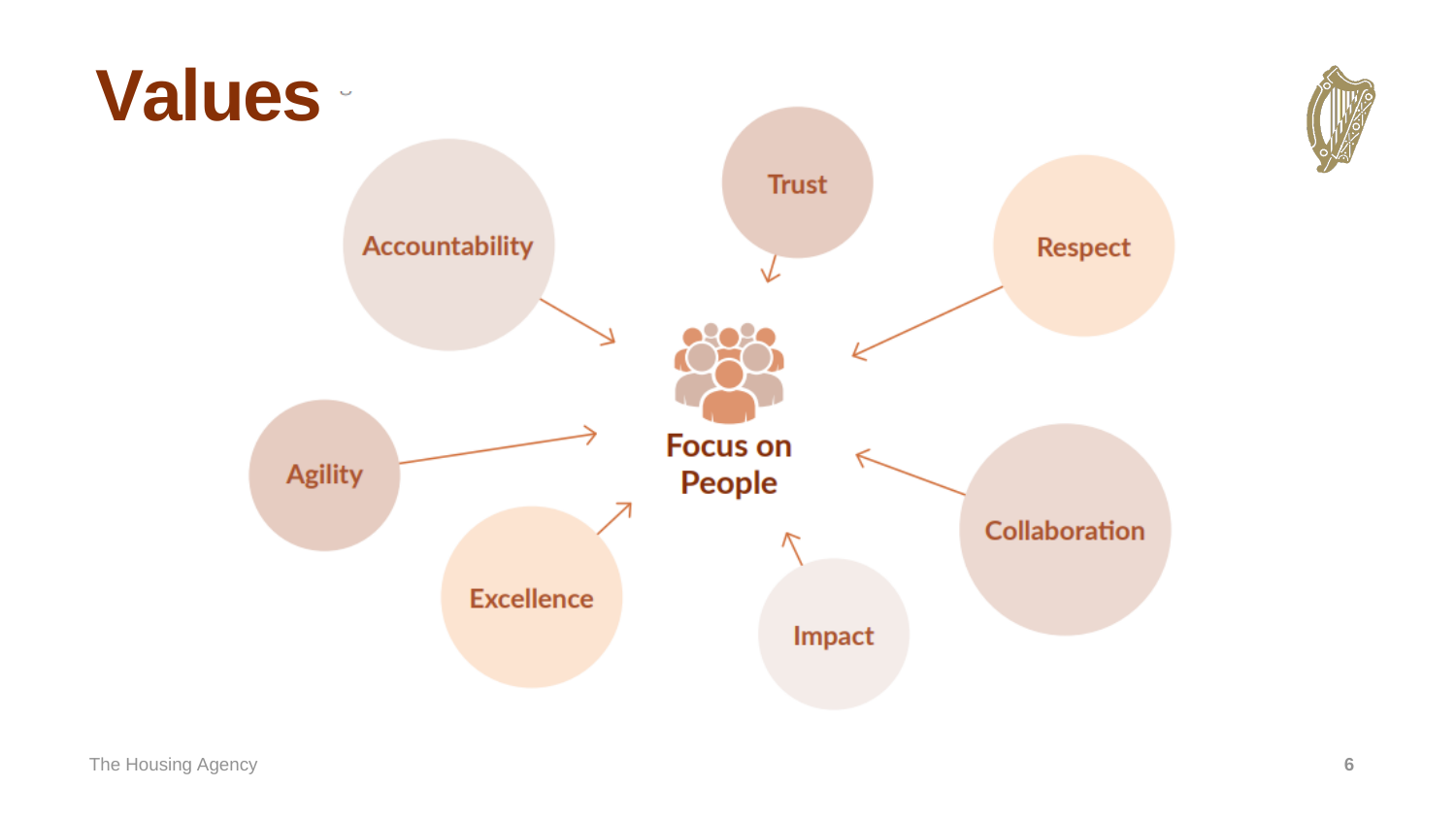### **Stakeholders**

**Households** and **Communities** 



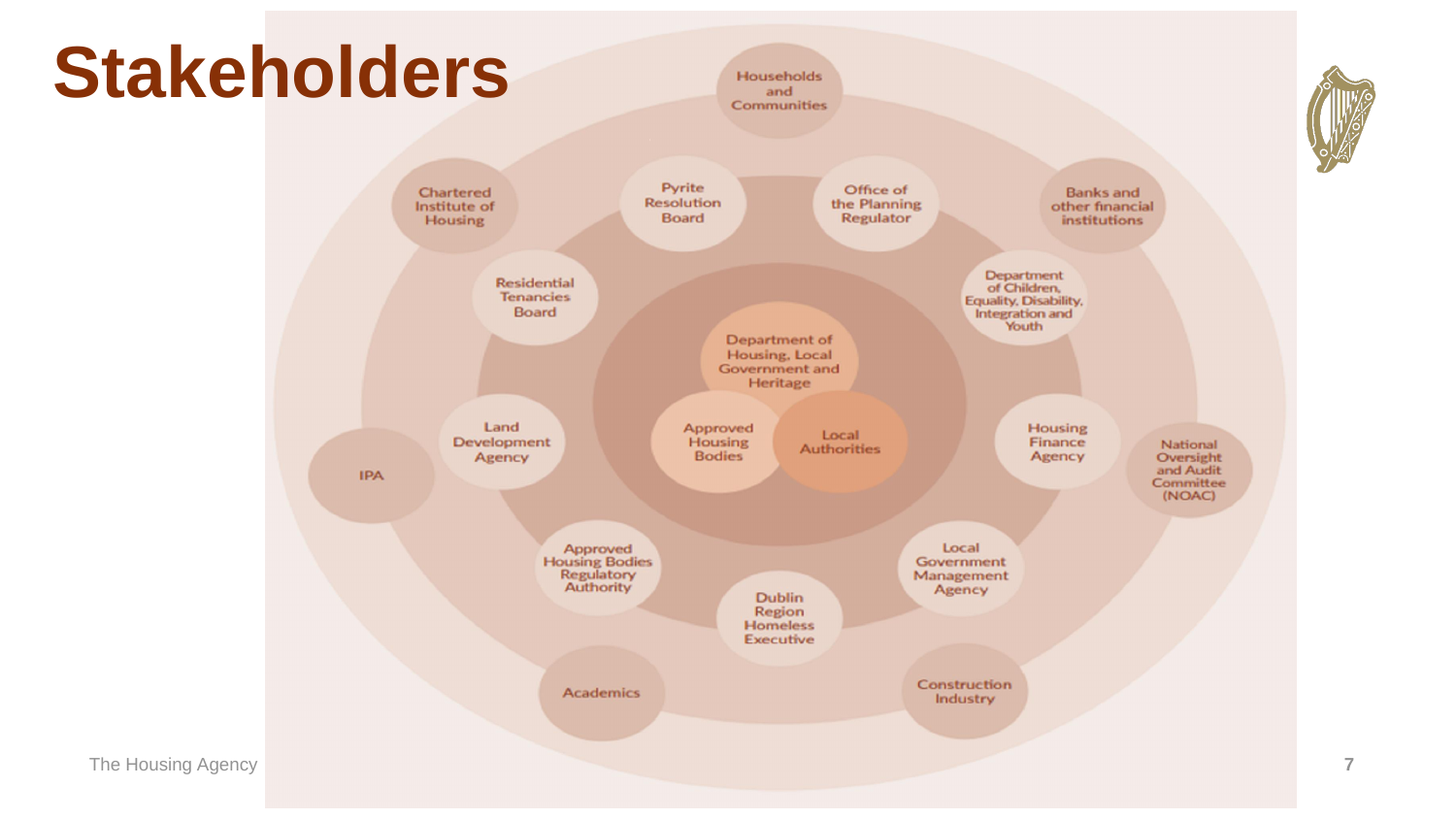

The Housing Agency **8**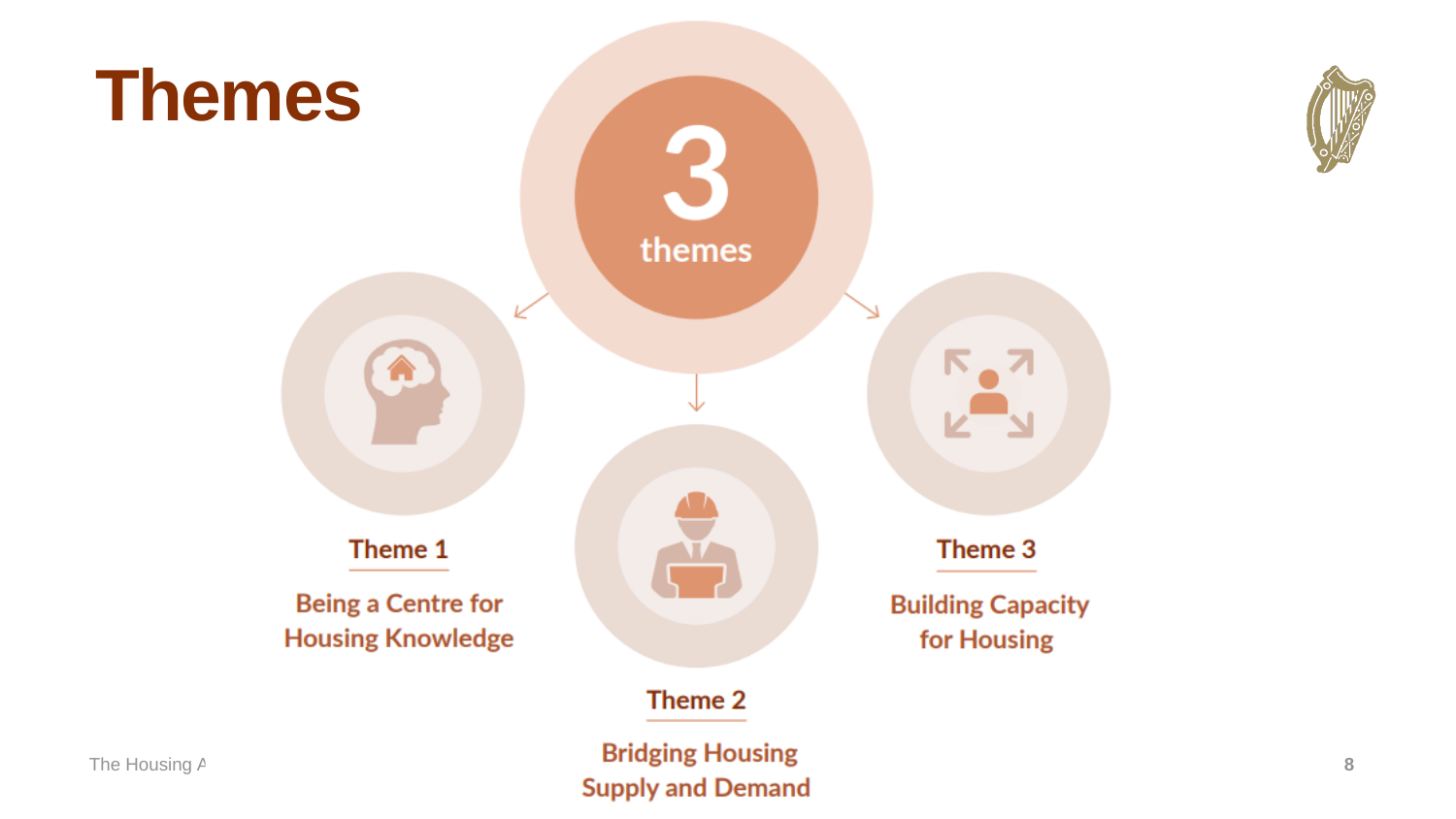



The Agency will support stakeholders by providing evidencebased housing insights and data that inform thinking and policy making.

- Be a respected leader on housing insights and innovation
- Develop and share new thinking
- Contribute to policy development
- **Inform the public discourse about the housing system in** collaboration with stakeholders
- Develop appropriate evaluation mechanisms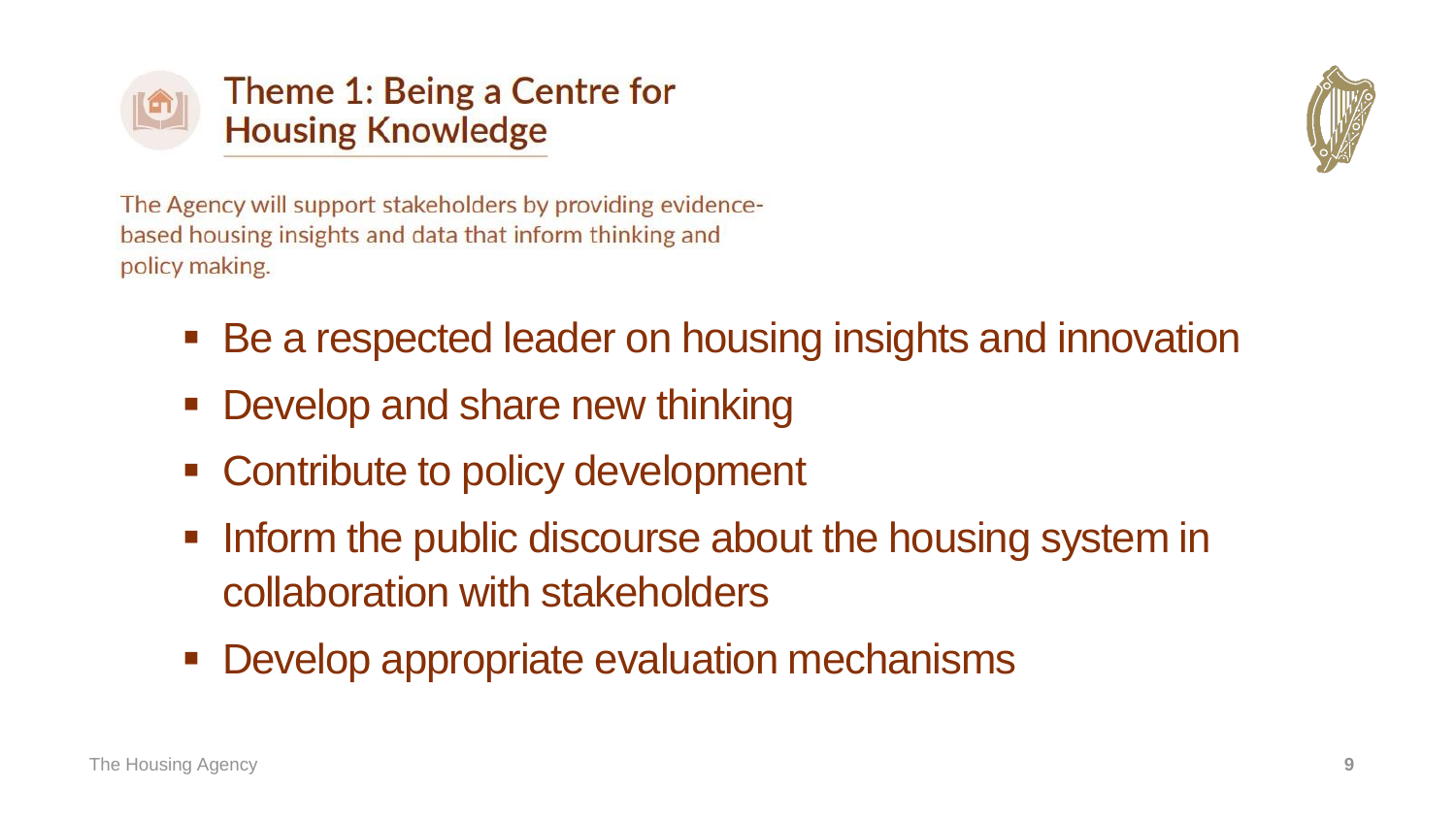

**Theme 2: Bridging Housing Supply and Demand** 

The Agency will play a key role in implementing programmes and actions in Government housing policy. It will work with others to enable the delivery of housing solutions across the housing system to meet current and future demands.

- Support home ownership and improve affordability
- Increase the supply of affordable homes
- Contribute to the eradication of homelessness
- Support social inclusion policies in housing delivery



- Facilitate stakeholders to deliver their housing delivery action plans
- Address vacancy and efficient use of existing stock
- Respond to emerging issues on behalf of Government

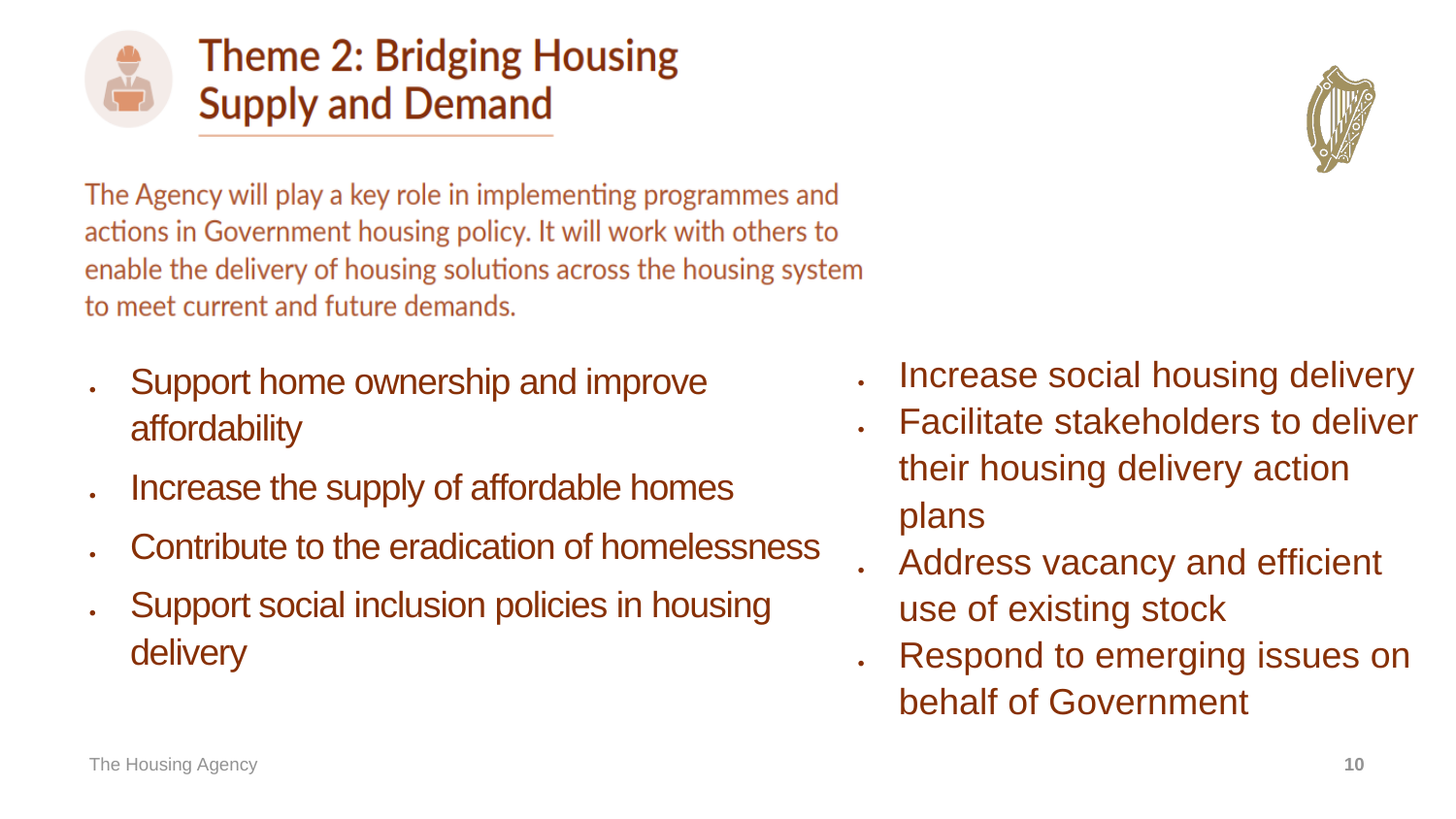

The Housing Agency will focus on equipping both the Agency and its stakeholders with the capacity required to respond quickly and effectively to challenges in the housing system.

#### **Capacity in the Housing System**

Support AHBs and Local Authorities with advice & information, operational support and customised training to facilitate capability development, through:

- **Learning and expertise**
- Housing professionals as a community of practice
- Social inclusion in the housing sector

#### **Organisational Capacity**

Grow the Agency to:

- Ensure the organisation's operating model, structures and capacity are appropriate for the purpose and organisational goals set out in this strategy
- Deliver a professional and quality service to the Agency's stakeholders
- Enable the Agency to operate to the highest levels of public sector governance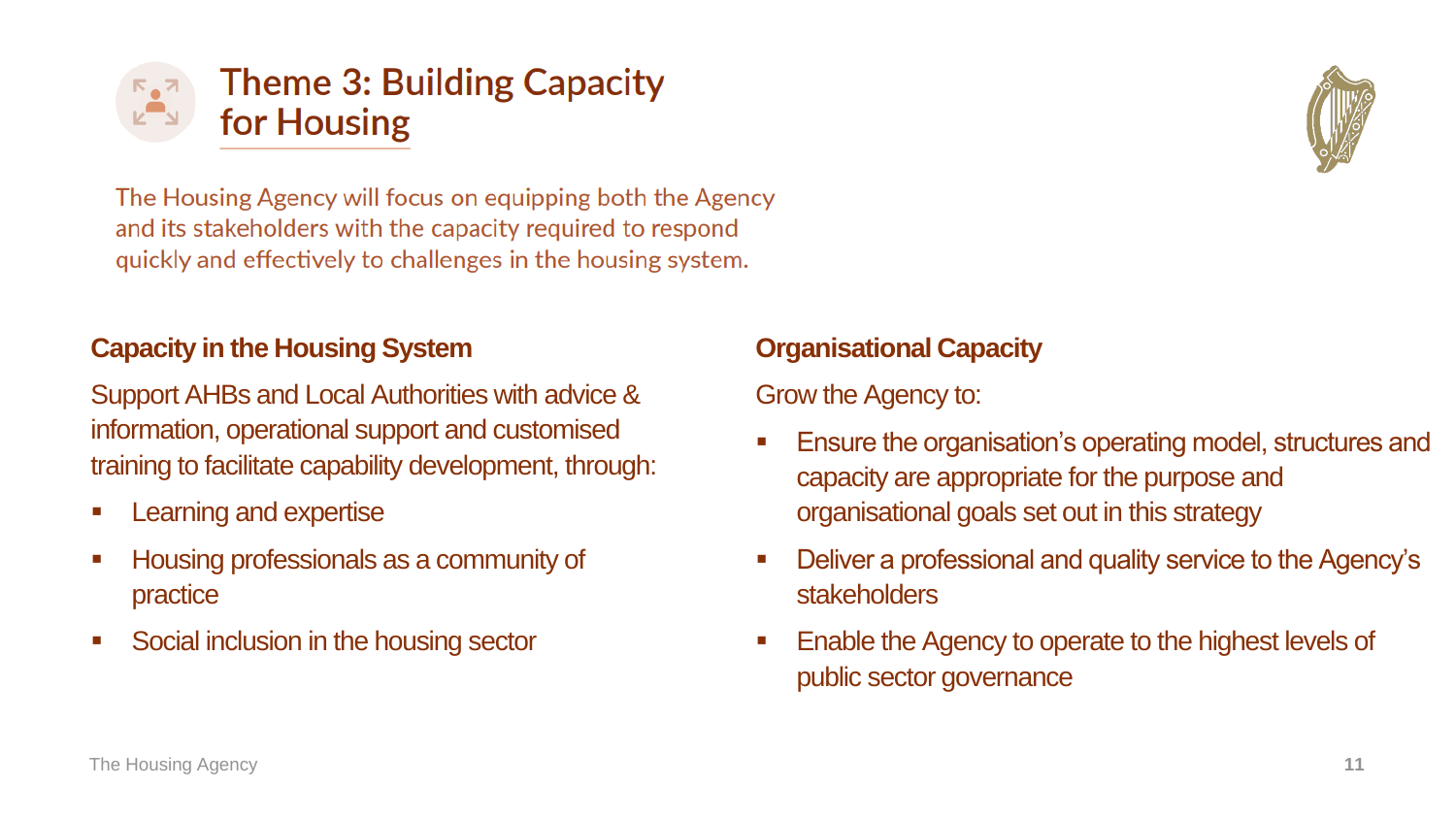## **Planned Impact**



- A deeper understanding of housing to inform policy decisions and programmes to achieve quality housing and sustainable communities
- Increase the supply of private, social and affordable housing to meet current and future demands
- Develop capacity in the housing sector to respond quickly and effectively to challenges